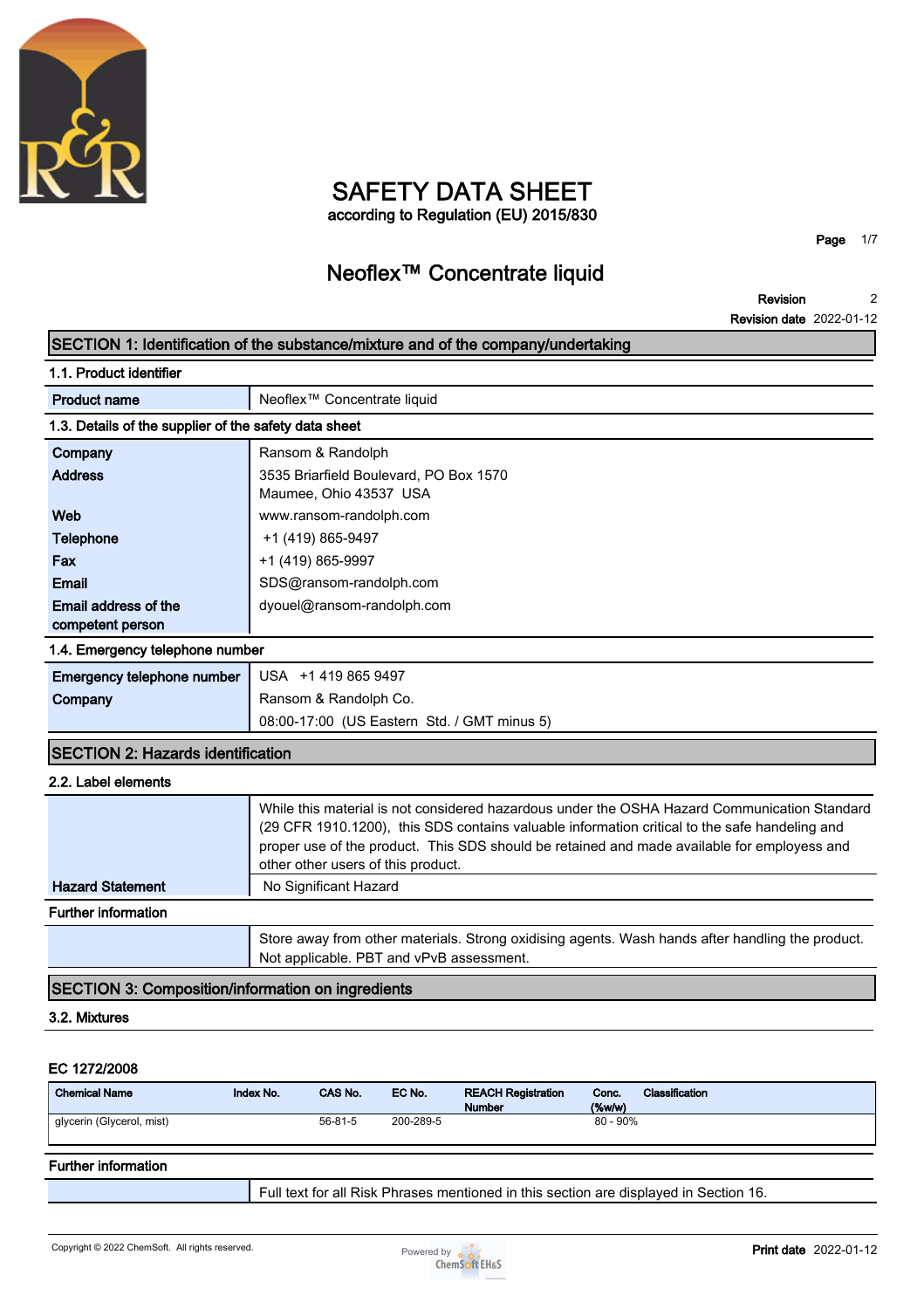#### **Revision 2**

**Revision date 2022-01-12**

## **SECTION 4: First aid measures**

### **4.1. Description of first aid measures**

| Inhalation                                                       | Move the exposed person to fresh air.                                                                                                        |  |  |
|------------------------------------------------------------------|----------------------------------------------------------------------------------------------------------------------------------------------|--|--|
| Eye contact                                                      | Rinse immediately with plenty of water for 15 minutes holding the eyelids open. Seek medical<br>attention if irritation or symptoms persist. |  |  |
| <b>Skin contact</b>                                              | Wash off immediately with plenty of soap and water.                                                                                          |  |  |
| Ingestion                                                        | DO NOT INDUCE VOMITING. Seek medical attention if irritation or symptoms persist.                                                            |  |  |
| 4.2. Most important symptoms and effects, both acute and delayed |                                                                                                                                              |  |  |
| Inhalation                                                       | Inhalation may cause coughing, tightness of the chest and irritation of the respiratory system.                                              |  |  |
| Eye contact                                                      | May cause irritation to eyes.                                                                                                                |  |  |
| <b>Skin contact</b>                                              | No irritation expected.                                                                                                                      |  |  |
| Ingestion                                                        | May cause irritation to mucous membranes.                                                                                                    |  |  |
|                                                                  | 4.3. Indication of any immediate medical attention and special treatment needed                                                              |  |  |

**Seek medical attention if irritation or symptoms persist.**

### **SECTION 5: Firefighting measures**

### **5.1. Extinguishing media**

|                                                            | Use extinguishing media appropriate to the surrounding fire conditions. Foam. Carbon dioxide<br>(CO2). Dry chemical.                                                |
|------------------------------------------------------------|---------------------------------------------------------------------------------------------------------------------------------------------------------------------|
| 5.2. Special hazards arising from the substance or mixture |                                                                                                                                                                     |
|                                                            | Combustible liquid. Keep away from heat, sparks and open flames.                                                                                                    |
|                                                            | Burning produces irritating, toxic and obnoxious fumes. Thermal decomposition may release<br>oxides of carbon and sulfer, aldehydes, and acrolein.                  |
|                                                            | This product should not be mixed with strong oxidizing agents, such as nitric acid, chromium<br>trioxide or potassium permanganate, because an explosion may occur. |

#### **5.3. Advice for firefighters**

**Wear suitable respiratory equipment when necessary.**

## **SECTION 6: Accidental release measures**

### **6.1. Personal precautions, protective equipment and emergency procedures**

**Ensure adequate ventilation of the working area.**

**Surfaces contaminated with the product will become slippery.**

#### **6.2. Environmental precautions**

**Do not allow product to enter drains. Prevent further spillage if safe.**

## **6.3. Methods and material for containment and cleaning up**

**Transfer to suitable, labelled containers for disposal.**

**Clean spillage area thoroughly with plenty of water.**

## **6.4. Reference to other sections**

**See section [2, 8 & 13] for further information.**

## **SECTION 7: Handling and storage**

#### **7.1. Precautions for safe handling**

**Avoid contact with eyes and skin. Ensure adequate ventilation of the working area. Adopt best Manual Handling considerations when handling, carrying and dispensing. Wash hands after handling the product.**

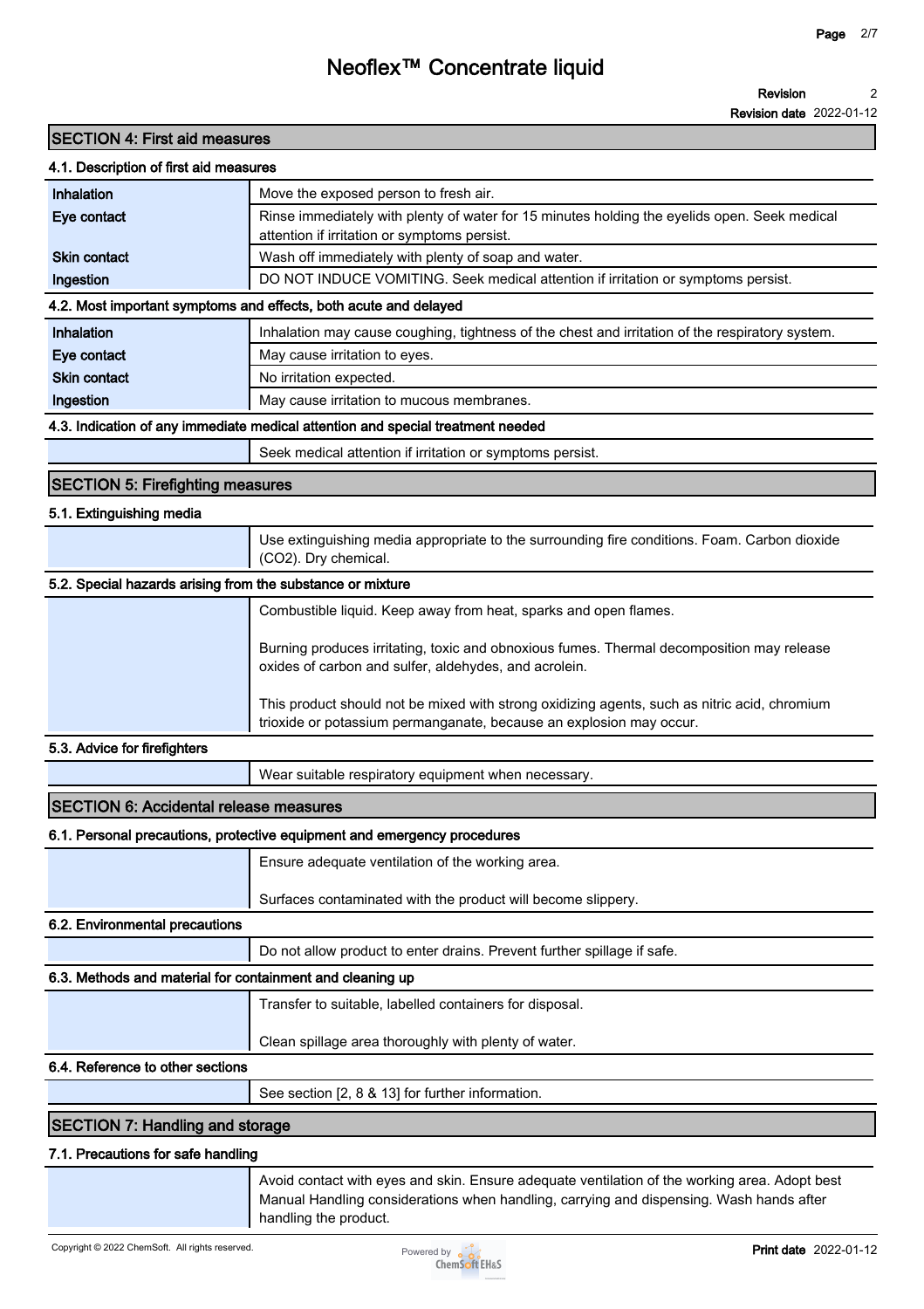| 7.2. Conditions for safe storage, including any incompatibilities |                                                                                                                                                                     |  |  |
|-------------------------------------------------------------------|---------------------------------------------------------------------------------------------------------------------------------------------------------------------|--|--|
|                                                                   | Keep in a cool, dry, well ventilated area. Keep containers tightly closed. Store in correctly labelled<br>containers.                                               |  |  |
|                                                                   | This product should not be mixed with strong oxidizing agents, such as nitric acid, chromium<br>trioxide or potassium permanganate, because an explosion may occur. |  |  |
| 7.3. Specific end use(s)                                          |                                                                                                                                                                     |  |  |

**Dental Labs.**

## **SECTION 8: Exposure controls/personal protection**

## **8.1. Control parameters**

| exposure limits: glycerin - 5 mg/kg TWA OSHA PEL (respirable fraction), 15 mg/kg TWA OSHA |
|-------------------------------------------------------------------------------------------|
| PEL (total dust).                                                                         |

## **8.1.1. Exposure Limit Values**

| glycerin (Glycerol, mist) | WEL 8-hr limit ppm: -        | WEL 8-hr limit mg/m3: 10       |
|---------------------------|------------------------------|--------------------------------|
|                           | WEL 15 min limit ppm: -      | WEL 15 min limit mg/m3: -      |
|                           | WEL 8-hr limit mg/m3 total - | WEL 15 min limit mg/m3 total - |
|                           | inhalable dust:              | inhalable dust:                |
|                           | WEL 8-hr limit mg/m3 total - | WEL 15 min limit mg/m3 total - |
|                           | respirable dust:             | respirable dust:               |

#### **8.2. Exposure controls**

| 8.2.1. Appropriate engineering<br>controls | Ensure adequate ventilation of the working area.      |
|--------------------------------------------|-------------------------------------------------------|
| 8.2.2. Individual protection<br>measures   | Wear protective clothing.                             |
| Eye / face protection                      | In case of splashing, wear:. Approved safety goggles. |
| Skin protection -                          | Chemical resistant gloves (PVC).                      |
| Handprotection                             |                                                       |

## **SECTION 9: Physical and chemical properties**

**9.1. Information on basic physical and chemical properties**

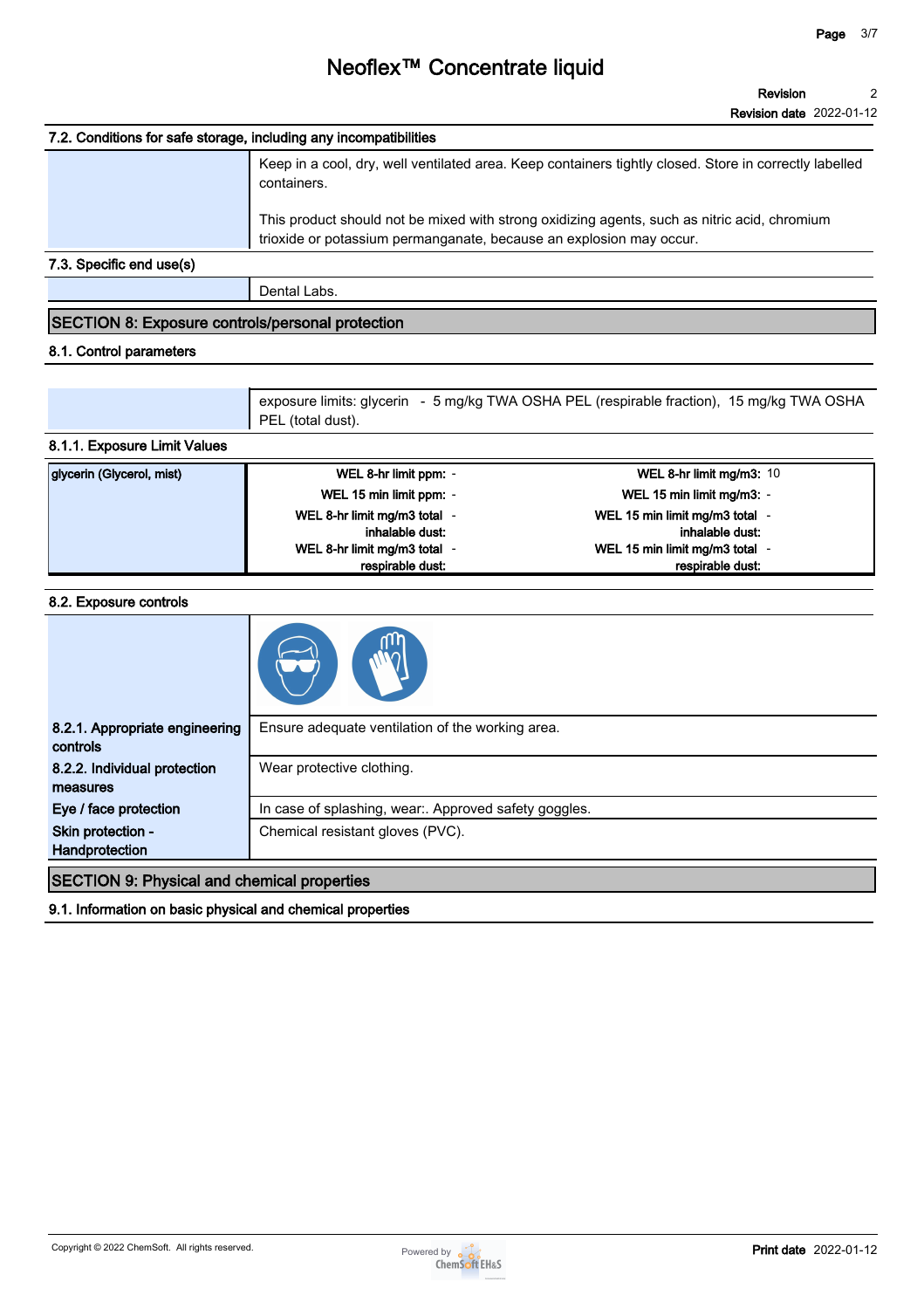## **9.1. Information on basic physical and chemical properties**

| Appearance                                   | Liquid                                       |
|----------------------------------------------|----------------------------------------------|
|                                              | <b>Colour</b> Translucent/Light blue         |
|                                              | <b>Odour</b> Mild/Pleasant                   |
| Odour threshold   Not applicable.            |                                              |
|                                              | <b>pH</b> No data available                  |
| <b>Melting point</b> $\approx 18 \text{ °C}$ |                                              |
|                                              | Freezing Point   No data available           |
| Initial boiling point $\geq 290$ °C          |                                              |
| <b>Flash point</b> $> 200 °C$                |                                              |
| Evaporation rate   Not applicable.           |                                              |
| Flammability (solid, gas) Not applicable.    |                                              |
|                                              | Vapour pressure   No data available          |
| Vapour density $\vert$ > 3                   |                                              |
|                                              | Relative density 1.26 (H2O = 1 $@$ 20 °C)    |
|                                              | Water solubility   No data available         |
|                                              | Fat Solubility   Not applicable.             |
| Partition coefficient   No data available    |                                              |
| Autoignition temperature   Not applicable.   |                                              |
|                                              | Viscosity   Not applicable.                  |
| <b>Explosive properties</b> Not determined   |                                              |
|                                              | <b>Solubility</b> $\vert$ = Soluble in water |

## **9.2. Other information**

|                                             | <b>Conductivity</b> Not applicable. |
|---------------------------------------------|-------------------------------------|
| Surface tension Not applicable.             |                                     |
|                                             | Gas group Not applicable.           |
| Benzene Content   Not applicable.           |                                     |
|                                             | Lead content Not applicable.        |
| VOC (Volatile organic Not applicable.       |                                     |
| compounds)                                  |                                     |
| <b>SECTION 10: Stability and reactivity</b> |                                     |

## **10.1. Reactivity**

| וט. ו. ו <i>ו</i> סטעו זונ               |                                                                                                                                                                     |
|------------------------------------------|---------------------------------------------------------------------------------------------------------------------------------------------------------------------|
|                                          | Stable under normal conditions.                                                                                                                                     |
| 10.2. Chemical stability                 |                                                                                                                                                                     |
|                                          | Stable under normal conditions.                                                                                                                                     |
| 10.3. Possibility of hazardous reactions |                                                                                                                                                                     |
|                                          | This product should not be mixed with strong oxidizing agents, such as nitric acid, chromium<br>trioxide or potassium permanganate, because an explosion may occur. |
| 10.4. Conditions to avoid                |                                                                                                                                                                     |
|                                          | Decomposition will start at > 350°C.                                                                                                                                |
| 10.5. Incompatible materials             |                                                                                                                                                                     |
|                                          | Acids.                                                                                                                                                              |
|                                          | Oxidising agents.                                                                                                                                                   |
|                                          | This product should not be mixed with strong oxidizing agents, such as nitric acid, chromium<br>trioxide or potassium permanganate, because an explosion may occur. |
| 10.6. Hazardous decomposition products   |                                                                                                                                                                     |

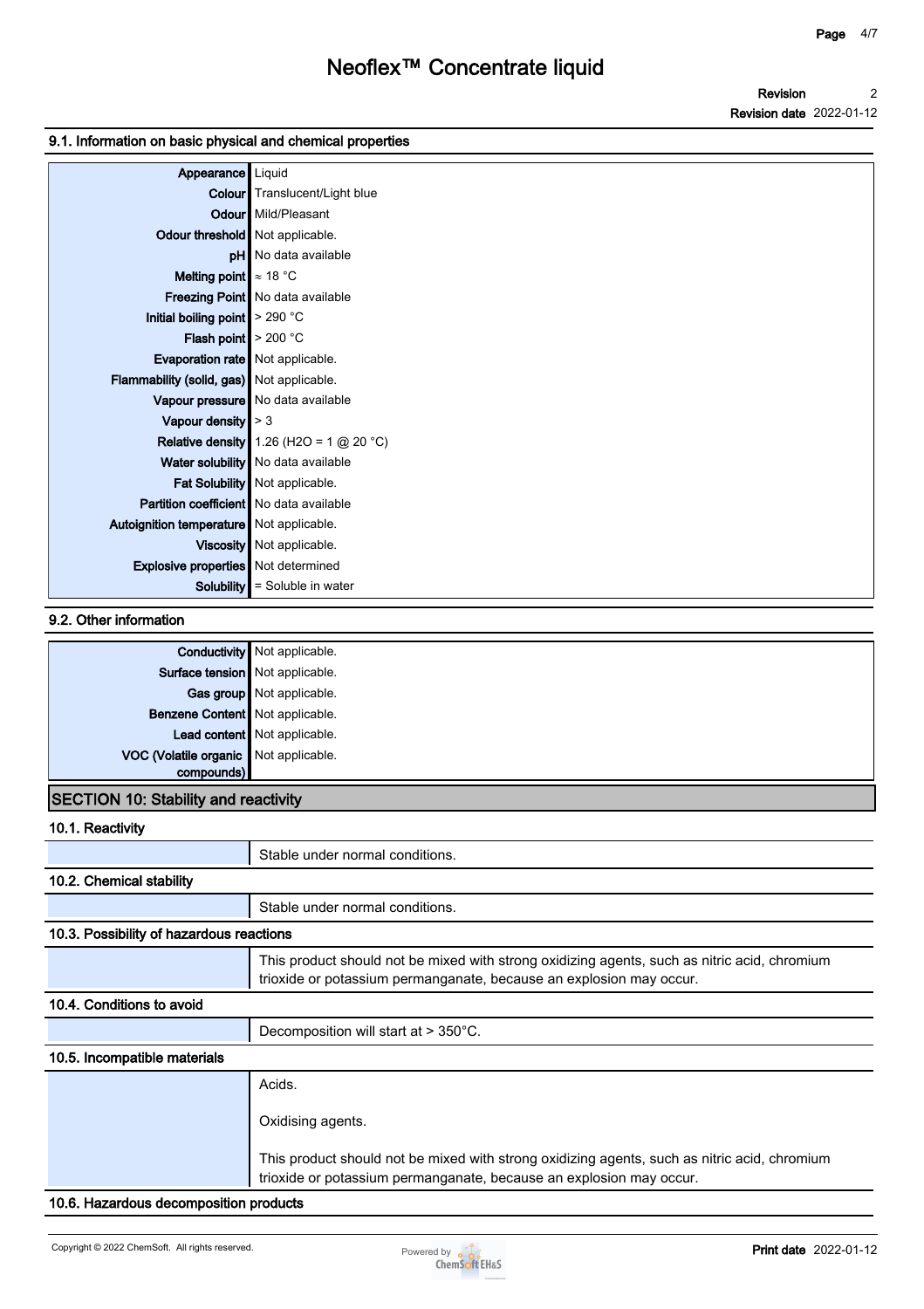### **10.6. Hazardous decomposition products**

**Acrolein may be formed in fire conditions.**

## **SECTION 11: Toxicological information**

## **11.1. Information on toxicological effects**

| Acute toxicity                       | Based on available data, the classification criteria are not met. Ingestion may cause nausea and<br>vomiting.                                                        |
|--------------------------------------|----------------------------------------------------------------------------------------------------------------------------------------------------------------------|
| Skin corrosion/irritation            | Based on available data, the classification criteria are not met.                                                                                                    |
| Serious eye damage/irritation        | Based on available data, the classification criteria are not met. Eyes: Contact may cause irritation<br>with redness and tearing.                                    |
| Respiratory or skin<br>sensitisation | Based on available data, the classification criteria are not met. Inhalation may cause coughing,<br>tightness of the chest and irritation of the respiratory system. |
| Germ cell mutagenicity               | Based on available data, the classification criteria are not met.                                                                                                    |
| Carcinogenicity                      | Based on available data, the classification criteria are not met.                                                                                                    |
| Reproductive toxicity                | Based on available data, the classification criteria are not met.                                                                                                    |
| STOT-single exposure                 | Based on available data, the classification criteria are not met.                                                                                                    |
| STOT-repeated exposure               | Based on available data, the classification criteria are not met.                                                                                                    |
| <b>Aspiration hazard</b>             | Based on available data, the classification criteria are not met.                                                                                                    |
| Repeated or prolonged                | Based on available data, the classification criteria are not met.                                                                                                    |
| exposure                             |                                                                                                                                                                      |

### **11.1.4. Toxicological Information**

| glycerin                                 | Inhalation Rat LC50/>570 h:   | 12600 mg/kg<br>LD50:<br>ירי<br>.)rai      |
|------------------------------------------|-------------------------------|-------------------------------------------|
| $N$ eoflex™<br><b>Concentrate liquid</b> | D50:<br>2.600<br>ma/ka<br>Rai | LD50:<br>10,000 mg.kg<br>Rabbit<br>Jermal |

## **SECTION 12: Ecological information**

#### **12.1. Toxicity**

| glycerin                                   | Daphnia EC50/48h:<br>10000<br>mg/l   | `50/96h.<br>10000.0000<br>ma/l<br>-ish |
|--------------------------------------------|--------------------------------------|----------------------------------------|
| Neoflex <sup>™</sup><br>Concentrate liquid | Fish LC50/96h:<br>54000.0000<br>mg/l |                                        |

#### **12.2. Persistence and degradability**

**No data is available on this product.**

## **12.3. Bioaccumulative potential**

**not expected to bio-accumulate. Partition coefficient Neoflex™ Concentrate liquid No data available**

**12.4. Mobility in soil**

**No data is available on this product.**

## **12.5. Results of PBT and vPvB assessment**

**No data is available on this product.**

## **SECTION 13: Disposal considerations**

### **General information**

**Dispose of in compliance with all local and national regulations. Absorb with inert, absorbent material.**

## **SECTION 14: Transport information**

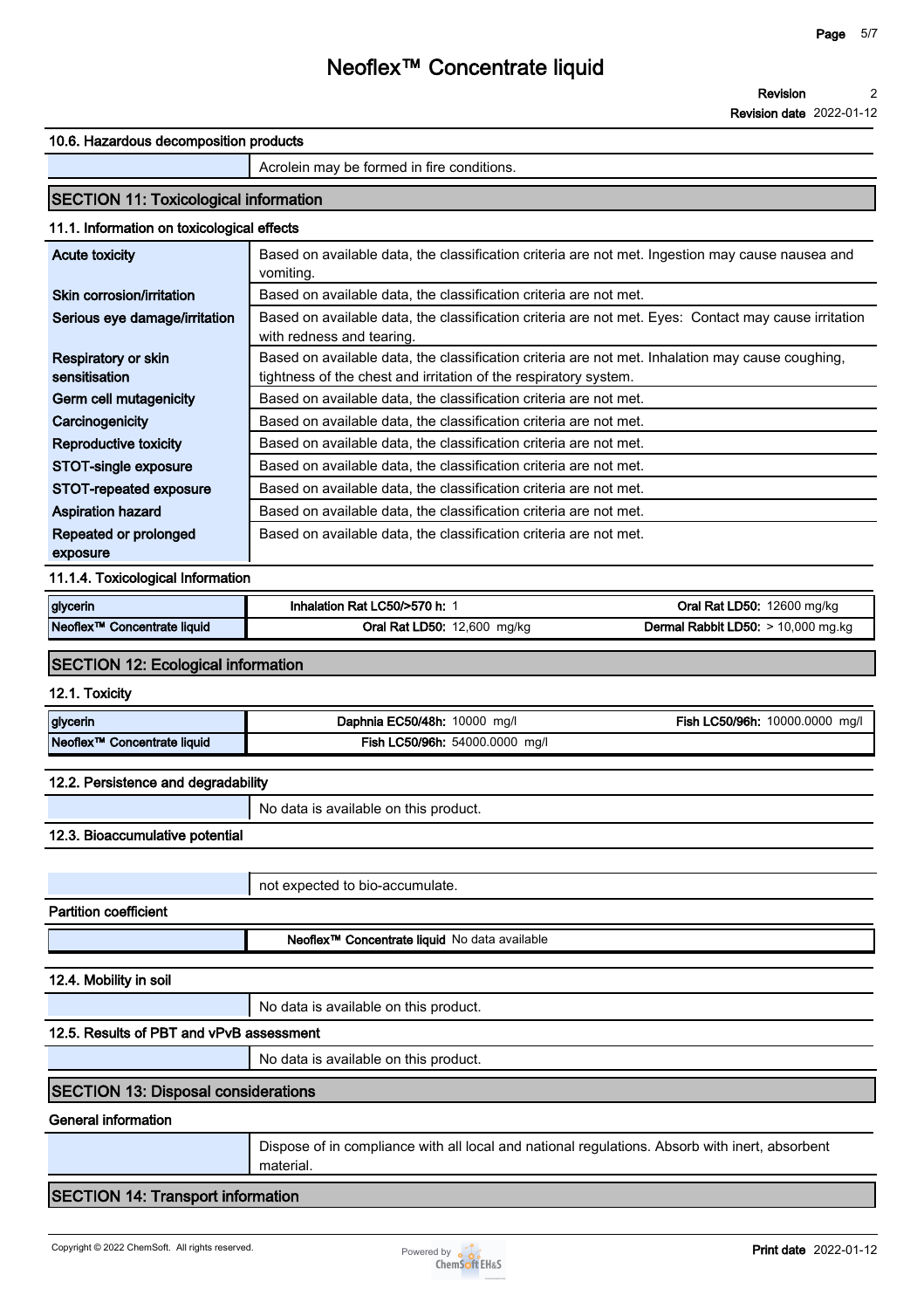## **14.1. UN number**

|                                           | The product is not classified as dangerous for carriage.                                                                                                                            |
|-------------------------------------------|-------------------------------------------------------------------------------------------------------------------------------------------------------------------------------------|
| 14.2. UN proper shipping name             |                                                                                                                                                                                     |
|                                           | The product is not classified as dangerous for carriage.                                                                                                                            |
| 14.3. Transport hazard class(es)          |                                                                                                                                                                                     |
|                                           | The product is not classified as dangerous for carriage.                                                                                                                            |
| 14.4. Packing group                       |                                                                                                                                                                                     |
|                                           | The product is not classified as dangerous for carriage.                                                                                                                            |
| 14.5. Environmental hazards               |                                                                                                                                                                                     |
|                                           | The product is not classified as dangerous for carriage.                                                                                                                            |
| 14.6. Special precautions for user        |                                                                                                                                                                                     |
|                                           | The product is not classified as dangerous for carriage.                                                                                                                            |
|                                           | 14.7. Transport in bulk according to Annex II of MARPOL 73/78 and the IBC Code                                                                                                      |
|                                           | The product is not classified as dangerous for carriage.                                                                                                                            |
| <b>Further information</b>                |                                                                                                                                                                                     |
|                                           | The product is not classified as dangerous for carriage.                                                                                                                            |
| <b>SECTION 15: Regulatory information</b> |                                                                                                                                                                                     |
|                                           | 15.1. Safety, health and environmental regulations/legislation specific for the substance or mixture                                                                                |
| <b>Regulations</b>                        | U.S. FEDERAL REGULATIONS: Neoflex Concentrate liquid.                                                                                                                               |
|                                           | CERCLA 103 Reportable Quantity: none                                                                                                                                                |
|                                           | <b>SARA TITLE III:</b><br>Hazard Category For Section 311/312: see Section 2                                                                                                        |
|                                           | Section 313 Toxic Chemicals: This product contains the following chemicals subject to Annual<br>Release Reporting Requirements Under SARA Title III, Section 313 (40 CFR 372): none |
|                                           | Section 302 Extremely Hazardous Substances (TPQ): None                                                                                                                              |
|                                           | EPA Toxic Substances Control Act (TSCA) Status: All of the components of this product are listed<br>on the TSCA inventory.                                                          |
|                                           | <b>U.S. STATE REGULATIONS</b><br>California Proposition 65: none.                                                                                                                   |

#### **15.2. Chemical safety assessment**

**No data is available on this product.**

## **SECTION 16: Other information**

## **Other information**

| Revision            | This document differs from the previous version in the following areas:.<br>2 - Further information.<br>6 - 6.4. Reference to other sections.<br>$7 - 7.3$ . Specific end use(s).<br>15 - 15.2. Chemical safety assessment. |
|---------------------|-----------------------------------------------------------------------------------------------------------------------------------------------------------------------------------------------------------------------------|
| Eurthor information |                                                                                                                                                                                                                             |

#### **Further information**

**The information supplied in this Safety Data Sheet is designed only as guidance for the safe use, storage and handling of the product. This information is correct to the best of our knowledge and belief at the date of publication however no guarantee is made to its accuracy. This information**